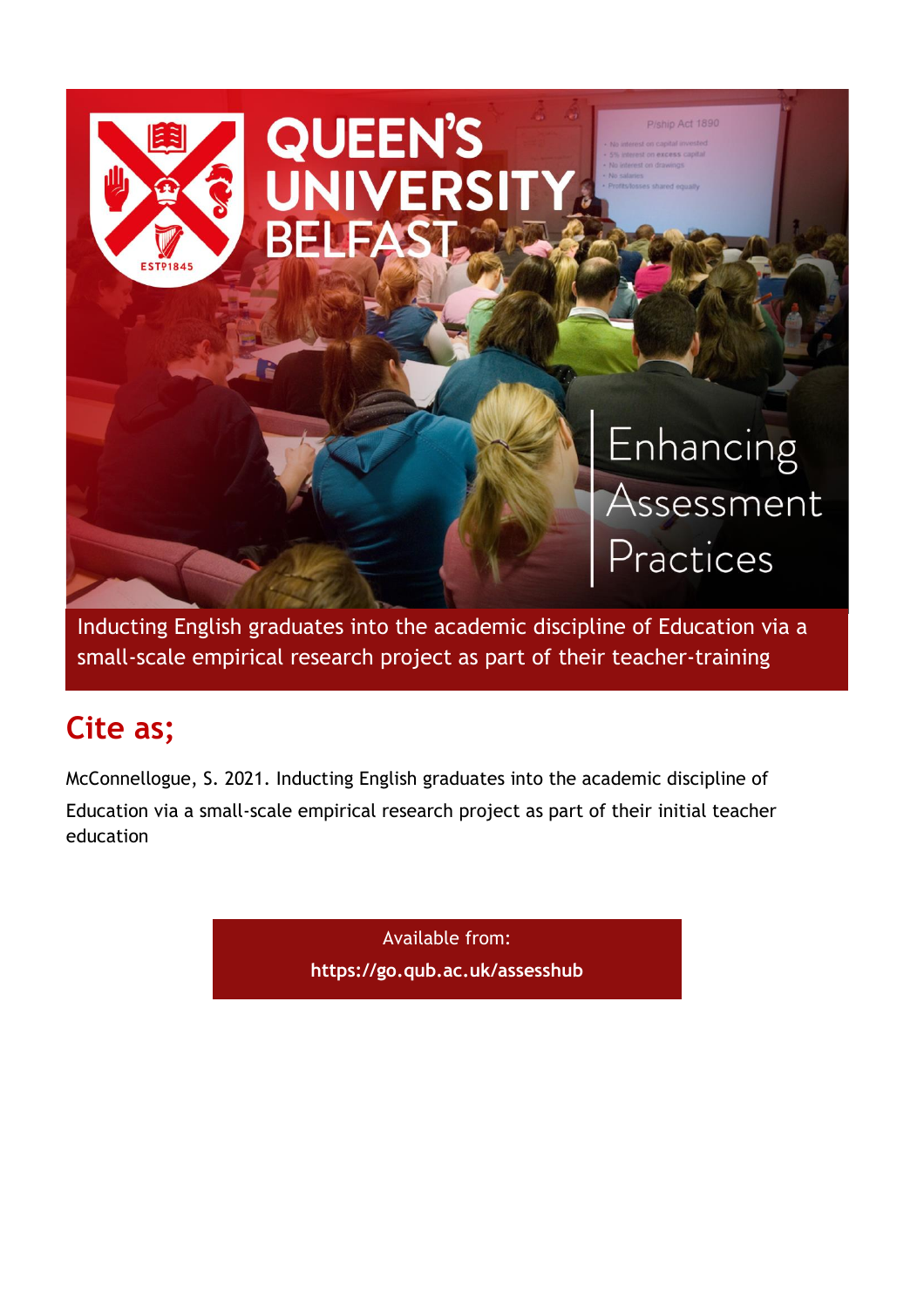## **Description | What was done?**

The Postgraduate Certificate in Education (PGCE) English pathway (EDU7207) is a one year programme designed to prepare English graduates to deliver the English and English Literature curricula at Key Stage 3, 4 and 5 in post-primary schools. Assessment to pass the programme comprises both that of professional competences, developed primarily on placement in schools, and the development of academic knowledge and understanding to support professional practice, assessed via formal assignments marked by the PGCE English Convenor. Prior to 2016 the assignments were a mixture of traditional essay, creative tasks and evaluative and reflective practitioner reports. In 2016 the new Co-ordinator of the course, Dr Sheila McConnellogue, took the opportunity to revise the assessment regime to include a piece of small-scale research.

The rationale for this was in part to develop research literacy. Participants in the PGCE English programme enter with existing research skills honed within their initial degree; in the main this will be in the form of document study, assessed via dissertation. The PGCE course is, for most, their first foray into study in the academic discipline of Education. The introduction of the new assignment was designed to develop understanding of how knowledge is created and interpreted via research in this social science discipline. Teacher research literacy currently features in the professional standards in many jurisdictions, including NI. The General Teaching Council for Northern Ireland states that 'the notion of the teacher as researcher is complementary to the Council's concept of reflective practice' (GTCNI, 2015:12). In addition, enquiry-based, research-rich school environments are the hallmark of high performing education systems.

## **Motivation and Aims**

The motivation for introducing a piece of empirical enquiry was to achieve multiple aims, one of which is the development of teacher research literacy, which has been defined as the extent to which teachers are familiar with a range of research methods. The British Educational Research Association led an enquiry into research in teacher education which led to the recommendation that research capacity should be built in the teaching profession so that practitioners can understand why research is important and what might be learnt from it (BERA, 2014).

To be able to begin to take an insider perspective and be confident enough to engage with the findings of empirical research, you benefit from being able to carry out research using similar research methods to that of the academic discipline underpinning the teaching profession. To be research literate is to 'get' research and maintain a sense of critical appreciation and healthy scepticism (BERA, 2014:40). There has been an era when research findings in Education have been superficially and sometimes erroneously interpreted, bringing about questionable practices in our schools, such as learning styles and brain gym, which have now been debunked (Newton and Atharva, 2020). So developing this critical stance is particularly important now.

Research as a form of professional development and reflective practice has long been advocated (Stenhouse et al, 1985). It has been found that common elements of high-quality teacher education programmes include teacher research applied to real problems of practice (Darling-Hammond, 2006). The selection of a 'problem of practice' for the small-scale piece of research for EDU7207 was, therefore, designed to '[empower the trainee teachers] …to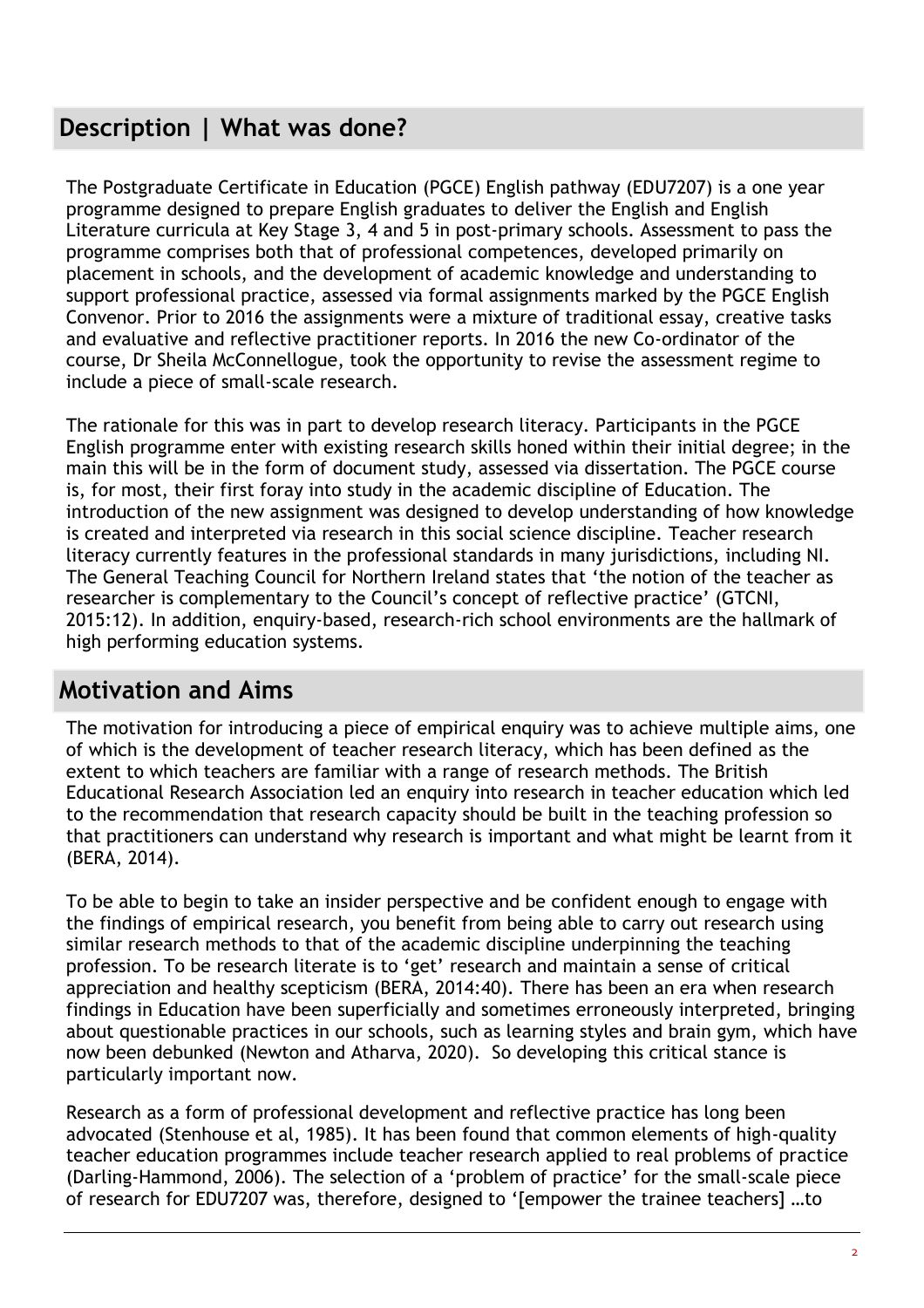better understand how they might enhance their practice and increase their impact in the classroom' (BERA, 2014:6) in respect of a major component of the statutory English curriculum – reading.

Reading has a significant impact on young people both as a skill that can be measured but also as an active process with the potential to make a difference to readers' lives (Cliff Hodges, 2015). Pupils in NI reported reading online materials far more frequently than printed materials (Sizmur, 2017). The increasing prevalence of digital texts has resulted in qualitative differences in how we interpret and evaluate meaning (Jenkins et al, 2006), an increased requirement to synthesize meaning, increased opportunity to contribute meaning (Kajder, 2010), as well as the need for skills to engage safely and responsibly in online spaces. As a result of rapidly changing demands for reading ability in our digital age, one of the roles of the post-primary English Teacher is to understand the relationship between changing literacy practices and the implications for pedagogical practices (Kalantzis and Cope, 2015).

## **Methodology**

To foster understanding of the processes by which knowledge is produced via empirical enquiry (Jenkins & Healey, 2005) an assignment was designed so that student teachers on the PGCE English programme are assessed in a way that closely resembles the research practice of the academic discipline of Education (Healey & Jenkins, 2009). Student teachers carry out a small-scale piece of research exploring reading practices in this digital age and disseminate their findings in a research report which includes recommendations for practice, including their own emerging practice.

During the module teaching inputs on reading and associated pedagogical practices are delivered by the programme convenor. Inputs on the changing view of reading are then supplemented by a teaching session from a recent doctoral graduate from QUB's SSESW, Dr Judith Riddell, a practising teacher who has herself completed research on the digital literacy practices of her own pupils (Riddell, 2016). Informed by this learning the student teachers are required to devise and administer a short survey to investigate the reading habits of a small sample of post-primary students (6-8) and a small sample of student teacher (English) (6-8). The programme convenor delivers teaching inputs on the required research method equipping the student teachers with the ability to design a simple questionnaire using frequency and likert-style items to capture data about reading behaviours and attitudes including preferences, and levels of difficulty and enjoyment. The research methods and preparatory work is done in advance and the data is gathered during the final school placement.

The student teachers must collate, present and interpret the data they gather in a report which places the findings in the context of a short review of relevant academic literature. BERA (2018) ethical guidelines must be adhered to through provision of participant information to enable informed consent from parents as well as individual participants. Suitable permissions within the school placement context must also be gained.

The assessed report is structured according to the academic conventions of a social sciences research article with the questionnaire, recruitment materials and a brief description of the setting for data collection in appendices. This is a different form of writing from both the traditional essay format and the evaluative and reflective practitioner account of the other academic assignments for EDU7201. Writing in this social science genre is modelled and scaffolded before students write their final report. For example, advice is given on how to visually present the results using tables, graphs and/or figures.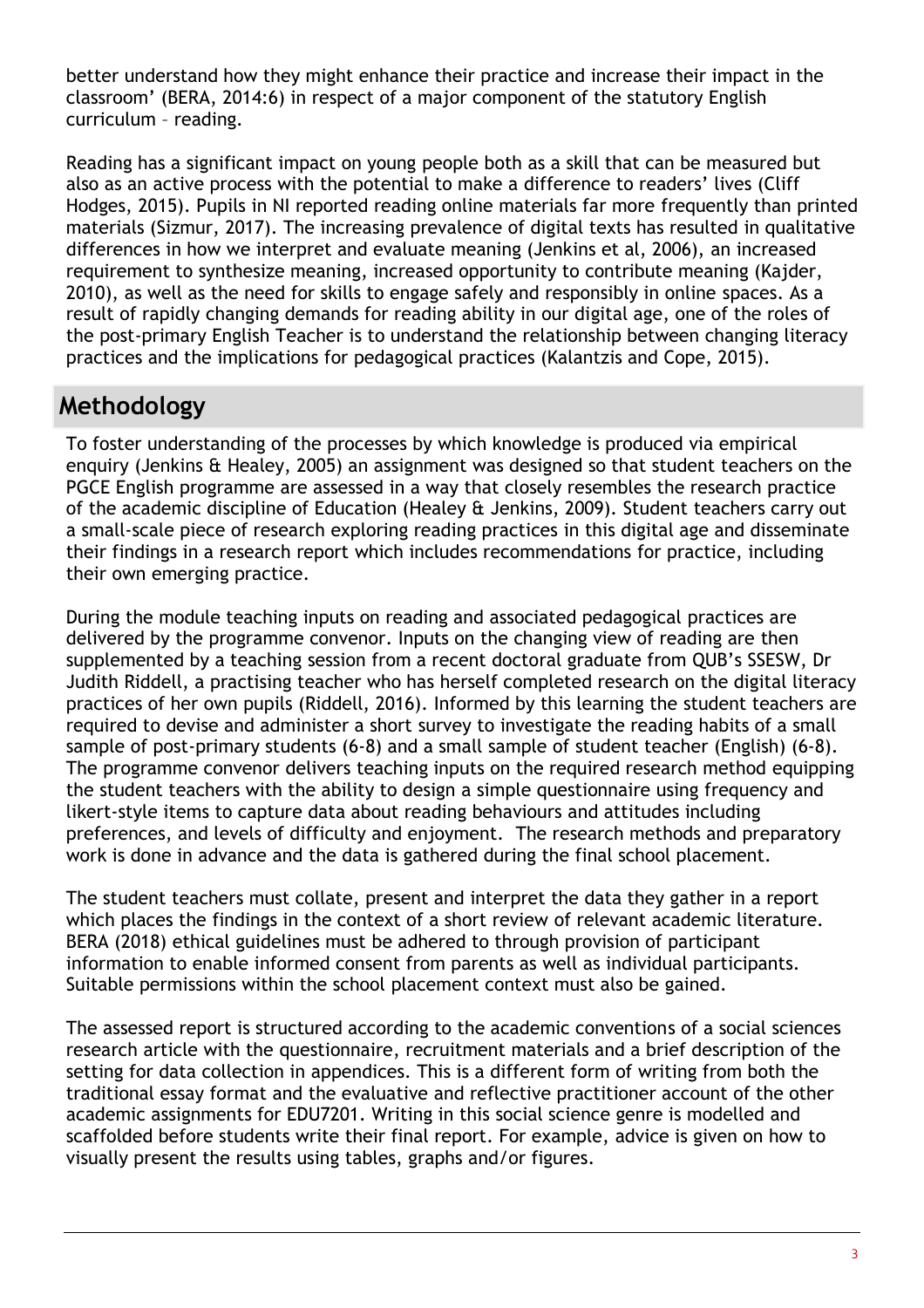Having gathered data allowing them to become conversant with the reading habits of pupils and beginning English teachers, the student teachers are encouraged to consider both the challenges and opportunities afforded by the fact that the repertoire of literacies is expanding. In respect of challenges we know, for example, that digital reading involves complex and overlapping comprehension processes (Coiro, 2020) suggesting that meta-skills might need to be taught to address task-switching and narrow-casting inherent in how pupils read in their pleasure time. And given the growing popularity of reading online texts, the status of traditional print texts may be weakened, particularly aesthetic texts, and English teachers may need to think critically about developing motivation to read print texts, particularly longer linear texts (eg novels/plays).

By way of contrast, many digital literacy practices have seen shifts in authority of expertise and agency (Kress, 2010) rendering many digital formats more participatory, collaborative, and distributed than conventional literacies, and less expert-dominated (Buckingham, 2006). This might enhance motivation to read.

In keeping with the masters' level assessment criteria for Education, the research reports are marked according to the extent that the student teacher demonstrates a good range of background reading with depth of analysis and engagement with theories concerning reading processes. Cogent argument should be offered which interprets findings in light of the literature and which integrates recommendations into this discussion. Overall understanding of how research can contribute to professional reflection and change in practice should be shown.

# **Successes | Challenges | Lessons Learned**

The aim of this piece of research is to enable the student teachers to engage with theoretical and practical implications of teaching and learning issues in English and to demonstrate an understanding of how research and enquiry are used to create and interpret knowledge in Education.

This brings student teachers into the world of research, giving them the confidence to interpret the educational research of others as well as identifying themselves as potential producers of knowledge (Healey & Jenkins, 2009). This also represents best practice in teacher-education as teacher research should be applied to real problems of practice (Darling-Hammond, 2006) and facilitates an introduction into the academic community of Education as a discipline.

The reports which the students teachers have produced demonstrate clearly that the findings interpretation thereof have been translated to practice in a way that is meaningful and manageable, successfully promoting a critical pedagogical stance (Evans, Waring, Christodoulou, 2017). Insightful understanding of the challenges and opportunities afforded by changing reading habits, as well as engaged reflection on the nature of English as a curricular subject per se, have been developed as a result of the assignment. Module evaluations indicate that many student teachers thoroughly enjoyed carrying out the research projects and a great sense of pride and ownership in the generated data was evidenced in many reports. In the first iteration of the Assignment, two students were given the opportunity to present their research to members of the Education and Training Inspectorate as an example of innovations to the PGCE English programme. The student teachers in the 2018-19 cohort were asked for their opinions about the assessment arrangements for the programme; many respondents commented in this evaluation that they highly valued the research project in terms of the quality of their own professional learning and the results indicated that the vast majority of students felt that the assignment should be kept.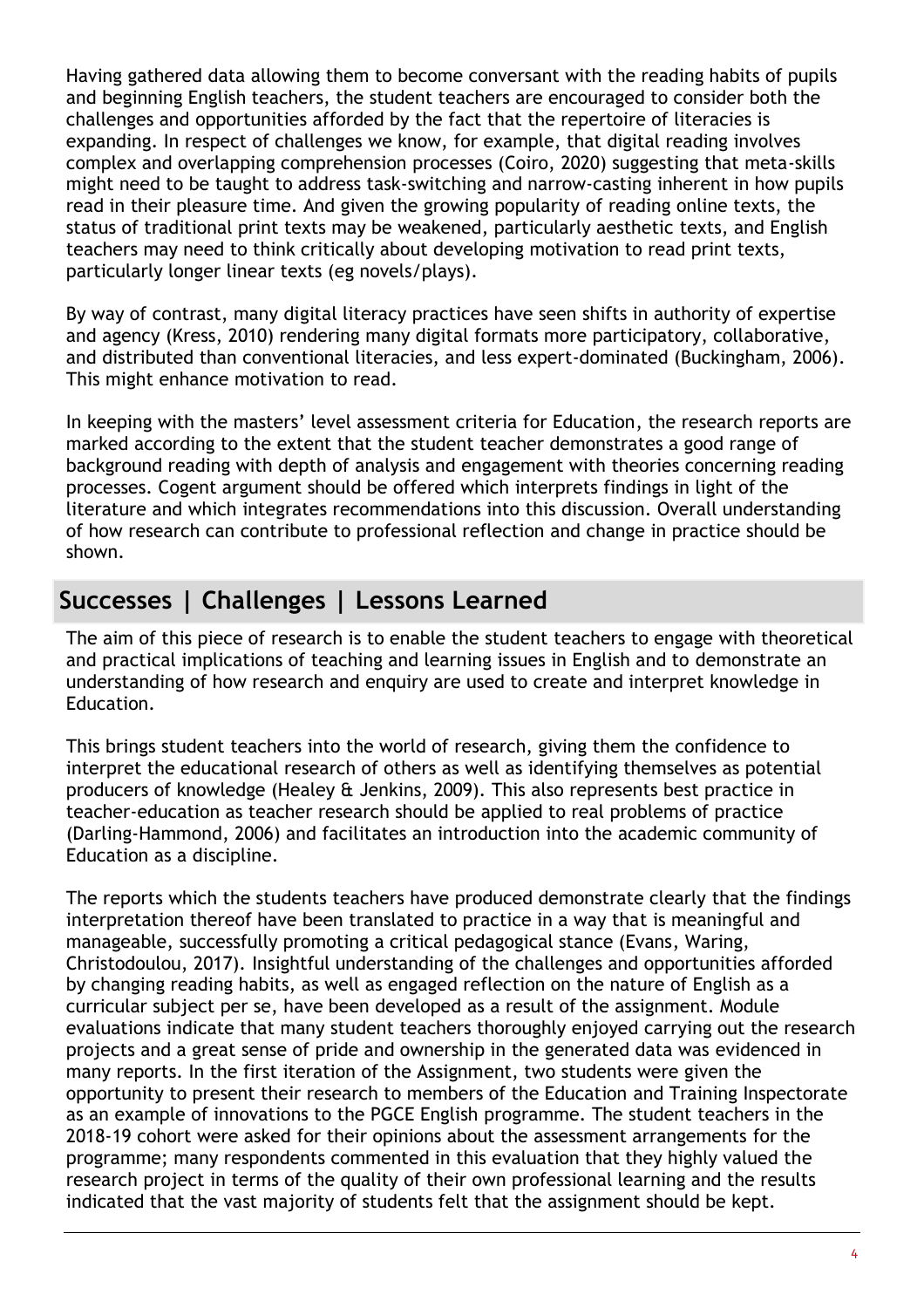The External Examiner reported that 'the new assignment - multi literacies - is an excellent innovation and an example of excellent practice'. They commented that 'it is very useful for the students to develop an understanding of the principles of educational research in terms of understanding research-based teaching, and also, this particular piece of research provides them with insight into the current reading practices of their potential pupils in schools'.

However, the main challenges are the short length both to the course itself and the report, arising from the fact that the PGCE is a one-year, 60 CATS point programme. For example, were there to be more time available, it would be preferable to introduce student teachers to a range of research methods used in Education and allow them to select the most appropriate. Teacher education programmes in many countries, including the south of Ireland, have been increased in length to two years. An increased duration to the programme would allow students to engage in a more substantial piece of research. However, in spite of this, the assignment has been deemed to be 'a challenging and thought-provoking piece of work for the students to undertake' by the student teachers, the programme convener and the External Examiner.

#### **Scalability and Transferability**

In terms of transferability the aim is that student teachers will continue to do their own research when they are qualified teachers in school. This will inform their own reflective practice. The benefit of including small-scale practitioner research projects in training for a range of professions in courses which take longer than one year is well-established. Those shorter courses that do not currently include a research element could easily adopt the truncated and highly selective method of promoting research skills in this case study where there is not sufficient time, nor CATS credit points, for a full-scale dissertation.

## **References**

British Educational Research Association (2014) The Role of Research in Teacher Education: Reviewing the Evidence. Interim Report of the BERA-RSA Inquiry. London: British Educational Research Association.

British Educational Research Association (BERA) (2018) Ethical guidelines for educational research. 4th ed. London: British Educational Research Association.

Cliff Hodges, G. (2015). Researching and Teaching Reading: Developing pedagogy through critical enquiry. Abingdon: Routledge.

Coiro, J. (2020) Towards a Multifaceted Heuristic of Digital reading to Inform Assessment, Research, Practice and Policy. Reading Research Quarterly, 56:1, 9-31.

Cope, B. and Kalantzis, M. (2015). A Pedagogy of Multiliteracies: Learning By Design, London: Palgrave.

Darling-Hammond, L. (2006) Powerful Teacher Education: Lessons from exemplary programs. San Francisco: Jossey-Bass.

Evans, C. Waring, M & Christodoulou, A. (2017) Building teachers' research literacy: integrating practice and research, Research Papers in Education, 32:4, 403-423.